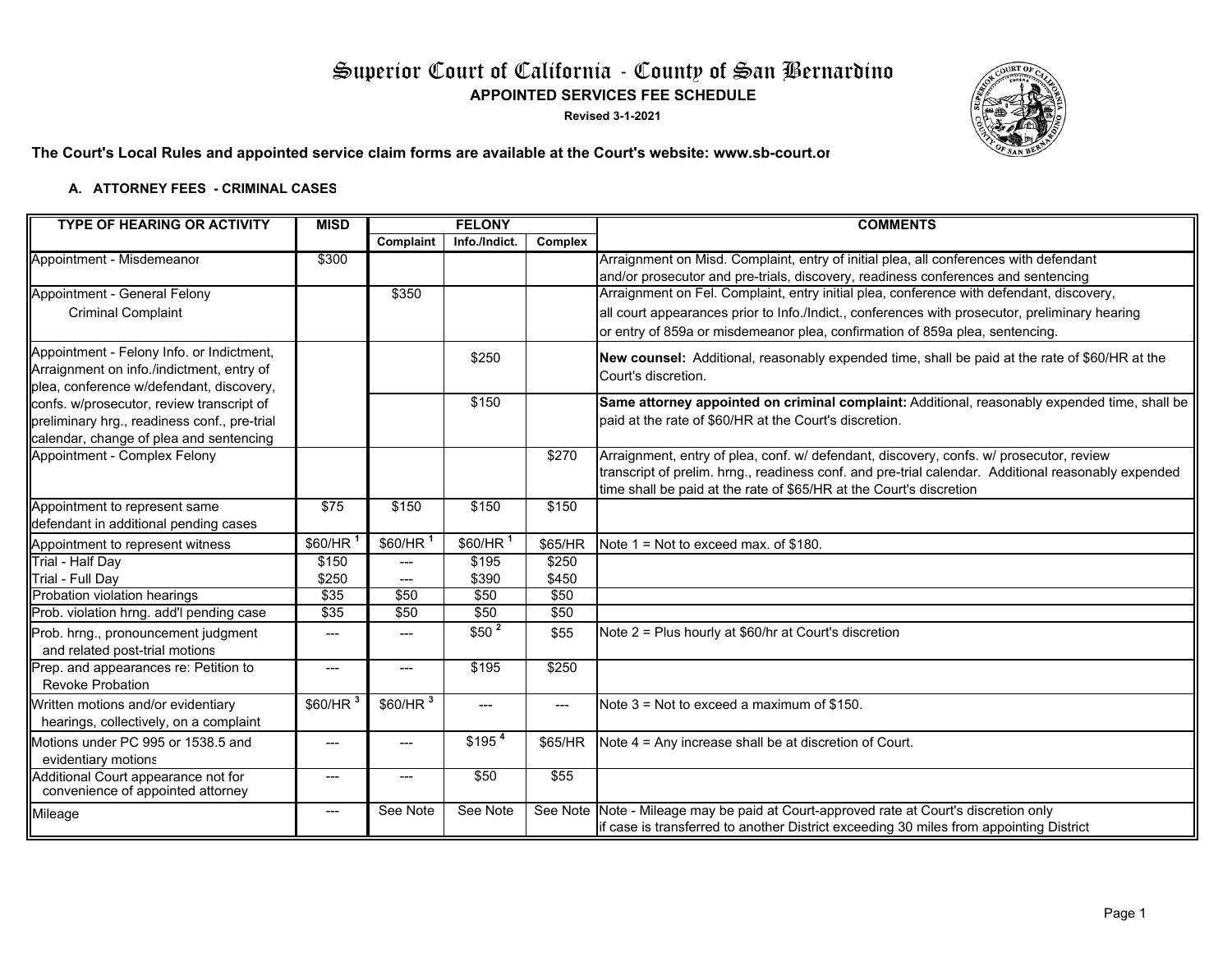#### **B. ATTORNEY FEES - JUVENILE COURT**

| <b>TYPE OF HEARING OR ACTIVITY</b>                                                             | <b>RATE</b> |
|------------------------------------------------------------------------------------------------|-------------|
| Conference with juvenile, parents, probation officer, includes detention hearing or prehearing | \$250       |
| Disposition hearing, conference with juvenile, parents, probation officer                      | \$85        |
| Jurisdictional Half Day                                                                        | \$195       |
| Trial Half Day                                                                                 | \$150       |
| Trial Full Day                                                                                 | \$250       |
| Additional court appearance/prior to adjudication/not for convenience of appointed attorney    | \$50        |
| Prima Facie or contested dispositional (not to exceed one-half day)                            | \$130       |
| Court appearance after adjudication (annual review, appearance review, change of placement)    | \$50        |

#### **C. ATTORNEY FEES - CIVIL, FAMILY LAW**

| <b>TYPE OF HEARING OR ACTIVITY</b>                                                           | <b>RATE</b> | <b>COMMENTS</b>       |                                                                                              |
|----------------------------------------------------------------------------------------------|-------------|-----------------------|----------------------------------------------------------------------------------------------|
| Appointment, entry of plea, conferences, includes case preparation and appearances           | \$300       |                       |                                                                                              |
| Written motions and/or evidentiary hearings, collectively on a complaint                     | \$60/HR     | (Not to exceed \$180) | Claims for attorney fees in Family Law cases                                                 |
| Trial on civil or family law complaint - Half Day                                            | \$150       |                       | $+m$ ust be submitted by the last day of each                                                |
| Trial on civil or family law complaint - Full Day                                            | \$250       |                       | month, beginning the month of appointment.                                                   |
| Additional court appearance not for convenience of appointed attorney                        | \$50        |                       | Claims submitted more than 30 days late are<br>subject to penalty of 10% of claim amount per |
| Preparation and appearances regarding stipulated agreements                                  | \$50        |                       | $ $ month. $[LRC 1460]$                                                                      |
| Hourly rate for out of court preparation time reasonably expended at discretion of the Court | \$60/HR     |                       |                                                                                              |

#### **D. ATTORNEY FEES - PROBATE, GUARDIANSHIP, CONSERVATORSHIP**

| <b>TYPE OF HEARING OR ACTIVITY</b>                                                           |           | <b>COMMENTS</b>                                                       |           |                                               |
|----------------------------------------------------------------------------------------------|-----------|-----------------------------------------------------------------------|-----------|-----------------------------------------------|
| Appointment (including appointment court appearance, if any)                                 |           | Receiving pleadings from Court; preparing and creating file, calendar |           |                                               |
|                                                                                              |           | hearings, initial file review, preparing billing.                     |           |                                               |
| <b>Trials</b>                                                                                | \$150/HR  |                                                                       |           |                                               |
| Additional court appearance not for convenience of appointed attorney                        | \$100     |                                                                       |           |                                               |
|                                                                                              | 7/1/2017* | 7/1/2019*                                                             | 7/1/2021* | *Cases appointed on or after date (for out of |
| Hourly rate for out of court preparation time reasonably expended at discretion of the Court | \$100/HR  | \$125/HR                                                              | \$150/HR  | court prep time only)                         |

#### **Attorney Fee Schedule Notes:**

Attorneys appointed by the Court may not charge fees for their services in excess of the rates and limits in this Appointed Services Fee Schedule. [LRC 1400] All claims shall be fully itemized as to specific dates, hours & activities. When hourly billing is authorized by the Court, minimum billing increment is 0.25 hrs (15 min.) [LRC 1402] All claims must be submitted on Court forms to the Court where the case is heard withir**60** days of case completion. All statements for post-dispositional activities are to be submitted within 60 days of the hearing. If an attorney submits a claim before the end of a case, a copy of prior billings for the same case must be submitted with subsequent billings. [LRC 1405]

The above fee provisions will cover the usual and ordinary handling of a criminal case, including ordinary office expenses. However, expenses reasonably and necessarily incurred by counsel, including costs of service and process, copies of documents and long-distance telephone calls may be reimbursed. Original receipts required. Expenses for investigators or experts and any single expense item in excess of \$50.00 shall not be incurred without prior express written approval from the Court. [LRC 1411]

In cases where, because of the complexities thereof, the seriousness of the charge or novel legal procedures being involved, extensive research, trial preparation and investigation are required, additional extraordinary fees may be allowed at the discretion of the Court. It should be understood that extraordinary fees are not designed to cover the routine or usual legal services or ordinary office expenses. [LRC 1412]

Complex felony billing rate must have prior express written approval of the Court. [LRC 1410] All attorney fees for Capital/LWOP for cases appointed after September 1, 1997 are established by the Court's Capital/LWOP Panel Fee Schedule Agreement. [LRC 1413]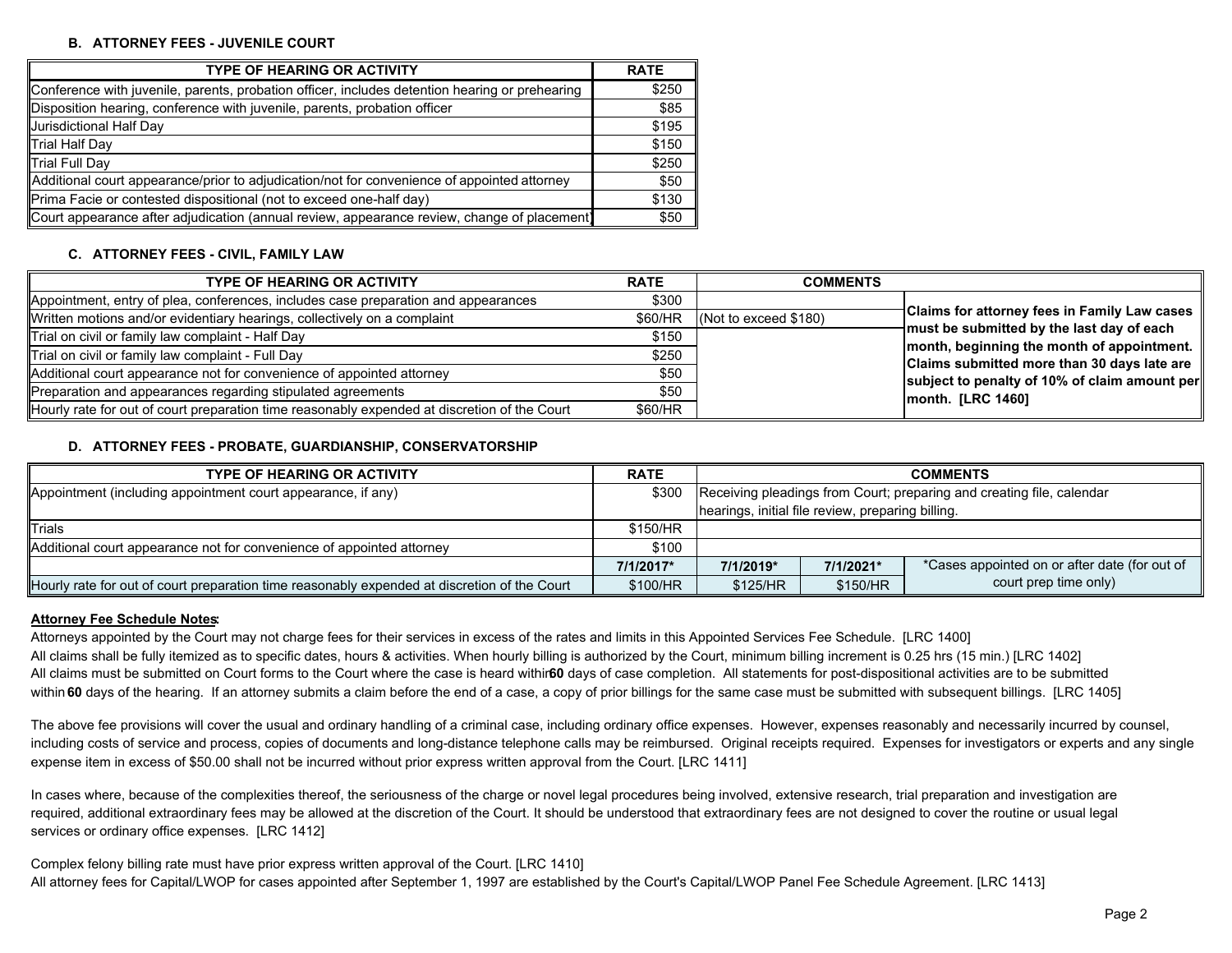#### **E. ATTORNEY FEES - APPELLATE DIVISION**

|                                                       | <b>TYPE OF HEARING OR ACTIVITY</b> | <b>RATE</b>                                                                                                                                                                                                                                                                                                                                                                      |  |  |  |  |
|-------------------------------------------------------|------------------------------------|----------------------------------------------------------------------------------------------------------------------------------------------------------------------------------------------------------------------------------------------------------------------------------------------------------------------------------------------------------------------------------|--|--|--|--|
| Communications (including client/def., prev. counsel) |                                    | up to 3.5 hrs at \$60/hr, maximum \$175                                                                                                                                                                                                                                                                                                                                          |  |  |  |  |
| <b>Record Review</b>                                  |                                    | 60 pages per hour at \$60/hr                                                                                                                                                                                                                                                                                                                                                     |  |  |  |  |
| Preparation of Proposed Statement on Appeal           |                                    | \$60/hr                                                                                                                                                                                                                                                                                                                                                                          |  |  |  |  |
| <b>Motions</b>                                        | <b>Extensions of Time</b>          | up to 0.5 hr at \$60/hr, maximum \$25                                                                                                                                                                                                                                                                                                                                            |  |  |  |  |
|                                                       | Augment                            | up to 1.5 hrs at \$60/hr, maximum \$75                                                                                                                                                                                                                                                                                                                                           |  |  |  |  |
|                                                       | <b>Other Motions</b>               | Reasonable time at Court's discretion at \$60/hr                                                                                                                                                                                                                                                                                                                                 |  |  |  |  |
| Appellant's Opening Brief                             |                                    |                                                                                                                                                                                                                                                                                                                                                                                  |  |  |  |  |
| <b>Statement of Facts</b>                             |                                    | up to 1/3 of record review time at \$60/hr                                                                                                                                                                                                                                                                                                                                       |  |  |  |  |
| <b>Briefed Issues</b>                                 | Very Simple                        | up to 2.5 hrs at \$60/hr, maximum \$125                                                                                                                                                                                                                                                                                                                                          |  |  |  |  |
|                                                       | Simple                             | up to 4 hours at \$60/hr, maximum \$200                                                                                                                                                                                                                                                                                                                                          |  |  |  |  |
|                                                       | Simple/Average                     | up to 6 hours at \$60/hr, maximum \$300                                                                                                                                                                                                                                                                                                                                          |  |  |  |  |
|                                                       | Average                            | up to 8 hours at \$60/hr, maximum \$400                                                                                                                                                                                                                                                                                                                                          |  |  |  |  |
|                                                       | Average/Complex                    | up to 11 hours at \$60/hr, maximum \$550                                                                                                                                                                                                                                                                                                                                         |  |  |  |  |
|                                                       | Complex                            | up to 13.5 hours at \$60/hr, maximum \$675                                                                                                                                                                                                                                                                                                                                       |  |  |  |  |
| <b>Unbriefed Issues</b>                               | Simple                             | up to 0.5 hours at \$60/hr, maximum \$25                                                                                                                                                                                                                                                                                                                                         |  |  |  |  |
|                                                       | Average                            | up to 2.5 hours at \$60/hr, maximum \$125                                                                                                                                                                                                                                                                                                                                        |  |  |  |  |
|                                                       | Complex                            | up to 5 hours at \$60/hr, maximum \$250                                                                                                                                                                                                                                                                                                                                          |  |  |  |  |
| <b>Reply Brief</b>                                    |                                    | up to 1/3 of Appellant's Opening Brief recommendation                                                                                                                                                                                                                                                                                                                            |  |  |  |  |
| Supplemental Brief                                    |                                    | Appellant's Opening Brief issue standards                                                                                                                                                                                                                                                                                                                                        |  |  |  |  |
| Review of Opposing Counsel Brief                      |                                    | up to 2.5 hours at \$60/hr, maximum \$125; 0 hours if Wende                                                                                                                                                                                                                                                                                                                      |  |  |  |  |
| Petitions - Habeas                                    |                                    | up to 12 hours at \$60/hr, maximum \$600                                                                                                                                                                                                                                                                                                                                         |  |  |  |  |
| Petition for Rehearing                                |                                    | up to 6 hours at \$60/hr, maximum \$300                                                                                                                                                                                                                                                                                                                                          |  |  |  |  |
| Petition for Review                                   |                                    | up to 10 hours at \$60/hr, maximum \$500                                                                                                                                                                                                                                                                                                                                         |  |  |  |  |
| <b>Other Petitions</b>                                |                                    | Reasonable time at Court's discretion at \$60/hr                                                                                                                                                                                                                                                                                                                                 |  |  |  |  |
| <b>Review Response</b>                                |                                    | Reasonable time at the Court's discretion at \$60/hr                                                                                                                                                                                                                                                                                                                             |  |  |  |  |
| Reply to Response                                     |                                    | up to 1/3 of petition time at \$60/hr                                                                                                                                                                                                                                                                                                                                            |  |  |  |  |
| <b>Oral Argument</b>                                  |                                    | up to 7.5 hours at \$60/hr, maximum \$375                                                                                                                                                                                                                                                                                                                                        |  |  |  |  |
| <b>Review Opinion</b>                                 |                                    | up to 1.5 hours at \$60/hr, maximum \$75; up to 0.25 hours at \$50/hr if Wende, max \$10                                                                                                                                                                                                                                                                                         |  |  |  |  |
| Other                                                 | <b>Review Superior Court File</b>  | up to 2 hours at \$60/hr, maximum \$100                                                                                                                                                                                                                                                                                                                                          |  |  |  |  |
|                                                       | <b>Miscellaneous</b>               | Reasonable time at Court's discretion at \$60/hr                                                                                                                                                                                                                                                                                                                                 |  |  |  |  |
| <b>Expenses</b>                                       | Photocopying                       | Up to \$.10 per page $(10¢/pg)$ – original receipt required                                                                                                                                                                                                                                                                                                                      |  |  |  |  |
|                                                       | Postage                            | Actual, if reasonable at Court's discretion - original receipt required                                                                                                                                                                                                                                                                                                          |  |  |  |  |
|                                                       | Telephone                          | Actual, if reasonable at the Court's discretion - copy of bill or phone log required                                                                                                                                                                                                                                                                                             |  |  |  |  |
|                                                       | Travel                             | Attorney mileage may only be reimbursed if authorized in advance by the Court, at the current Court-approve                                                                                                                                                                                                                                                                      |  |  |  |  |
|                                                       |                                    | rate in effect on dates of service. Mileage reimbursement will generally only be authorized for travel for interviews                                                                                                                                                                                                                                                            |  |  |  |  |
|                                                       |                                    | properly prepare a brief. If mileage reimbursement is authorized, locations (city) must be specified on claim                                                                                                                                                                                                                                                                    |  |  |  |  |
| <b>Computerized Research</b>                          |                                    | Ordinary research not compensable                                                                                                                                                                                                                                                                                                                                                |  |  |  |  |
| Paralegal/Law Clerk                                   |                                    | Services on Appellate cases must have specific prior Court approval to be reimbursed, and will be reimburse up                                                                                                                                                                                                                                                                   |  |  |  |  |
|                                                       |                                    | to max. rate of \$25/hr. If approved, services must be fully itemized as to specific dates/hours/activities                                                                                                                                                                                                                                                                      |  |  |  |  |
| Expert Witnesses, Investigator, Translator            |                                    | Services must have prior Court approval to be reimbursed, and will be reimbursed at the same rate allowed for criminal<br>case appointments, and the misdemeanor investigator rate (\$17.50/hr). If approved, services must comply with the Court's<br>applicable rules pertaining to appointed services, including full itemization as to specific dates, hours, and activities |  |  |  |  |